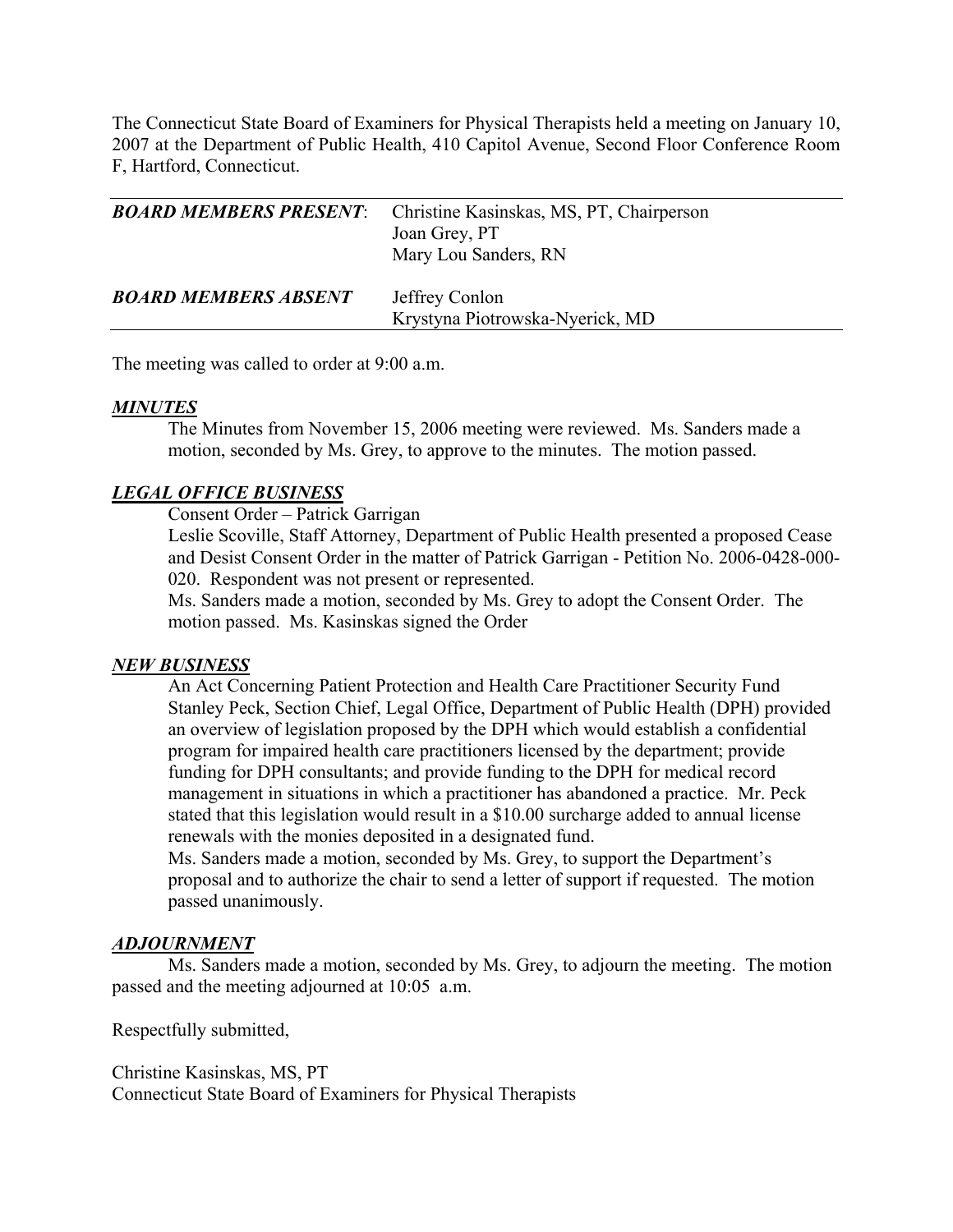The Connecticut State Board of Examiners for Physical Therapists held a meeting on June 26, 2007 at the Department of Public Health, 410 Capitol Avenue, Second Floor Conference Room F, Hartford, Connecticut.

| <b>BOARD MEMBERS PRESENT:</b> Christine Kasinskas, MS, PT, Chairperson |
|------------------------------------------------------------------------|
| Krystyna Piotrowska-Nyerick, MD - via phone<br>Mary Lou Sanders, RN    |
|                                                                        |

*BOARD MEMBERS ABSENT* Joan Grey, PT

The meeting was called to order at 8:30 a.m.

## *MINUTES*

 The Minutes from January 10, 2007 meeting were reviewed. Dr. Piotrowska made a motion, seconded by Ms. Sanders, to approve to the minutes. The motion passed.

# *EXAMINATION STATISTICS*

 Examination statistics for physical therapy licensure were reviewed with Stephen Carragher, Health Program Supervisor, Office of Practitioner Licensing and Certification, Department of Public Health.

## *NEW BUSINESS*

 A. Federation of State Boards of Physical Therapy – Annual Meeting Jennifer Filippone, Section Chief, Department of Public Health will attending on behalf of the Department. The meeting will be held in Memphis, Tennessee, September 6-10, 2007.

#### B. Schedule Hearing Date

A hearing in the matter of Carlos Baltodano – Petition No. 2006-1228-000-065 will be scheduled for Thursday September 20, 2007 at 10:00 a.m. The quarterly meeting of September 19, 2007 will be rescheduled to September 20, 2007 at 9:00 a.m.

## *ADJOURNMENT*

 Ms. Sanders made a motion, seconded by Dr. Piotrowska, to adjourn the meeting. The motion passed and the meeting adjourned at 8:50 a.m.

Respectfully submitted,

Christine Kasinskas, MS, PT Connecticut State Board of Examiners for Physical Therapists